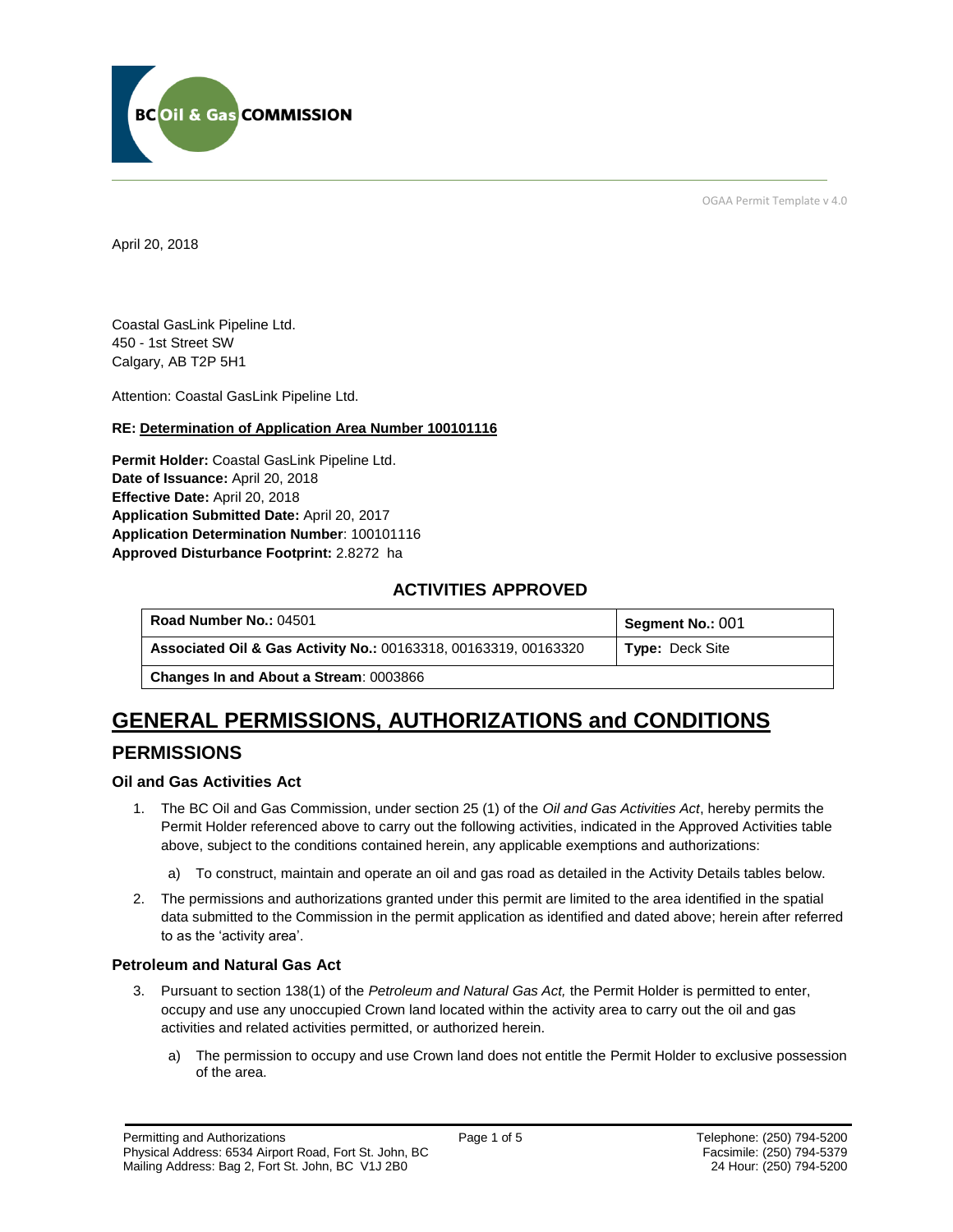Application Determination number: 100101116 Date Issued: April 20, 2018

b) The total disturbance within the activity area must not exceed the total approved disturbance footprint as referenced above.

## **AUTHORIZATIONS**

#### **Forest Act**

4. The Commission, pursuant to section 47.4 of the *Forest Act*, hereby authorizes the removal of Crown timber from the activity area under the cutting permits associated with the Master Licence(s) as follows:

**[Master Licence to Cut No.:](#page-0-0)** M02340

**[Cutting Permit No.:](#page-0-0)** 32

**[Timber Mark No.:](#page-0-0)** MTC054

**[Total New Cut:](#page-0-0)** 2.82 ha

**[Forest District](https://ams-crd.bcogc.ca/crd/)**: (DPC) Peace Natural Resource District

**[Region:](#page-0-1)** Interior

5. The cutting permits are deemed spent upon the submission of the post-construction plan or upon either the cancellation or expiry of the activities authorized under the permit.

## **CONDITIONS**

#### **Notification**

- 6. Within 60 days of the completion of construction activities under this permit, the Permit Holder must submit to the Commission a post-construction plan as a shapefile and PDF plan accurately identifying the location of the total area actually disturbed under this permit. The shapefile and plan must be submitted via eSubmission.
- 7. The permit holder must notify the Saulteau First Nations Lands Department office two (2) working days prior to commencement. Notification will be sent to Fernie Garbitt at fgarbitt@saulteau.com

#### **General**

- 8. The rights granted by this permit in relation to unoccupied Crown land are subject to all subsisting grants to or rights of any person made or acquired under the *Coal Act, Forest Act, Land Act, Mineral Tenure Act, Petroleum and Natural Gas Act, Range Act, Water Sustainability Act* or *Wildlife Act*, or any extension or renewal of the same.
- 9. The Permit Holder must not assign, sublicense or permit any person other than its employees, contractors or representatives to use or occupy any Crown land within the activity area, other than its employees, contractors or representatives, without the Commission's written consent.
- 10. The Permit Holder must ensure that any Crown land within the activity area is maintained in a condition so as to minimize hazards, including but not limited to hazards associated with storage of materials and equipment.
- 11. The Permit Holder must ensure that any Crown land within the activity area is maintained free of garbage, debris and unused equipment.

#### **Environmental**

- 12. Construction activities must not result in rutting, compaction or erosion of soils that cannot be reasonably rehabilitated to similar levels of soil productivity that existed on the activity area prior to the construction activities taking place.
- 13. Any temporary access must be constructed and maintained in a manner that provides for proper surface drainage, prevents pooling on the surface, and maintains slope integrity.
- 14. The Permit Holder must make reasonable efforts to prevent establishment of invasive plants on the activity area associated with the related activities set out in the Authorized Activities table above resulting from the carrying out of activities authorized under this permit.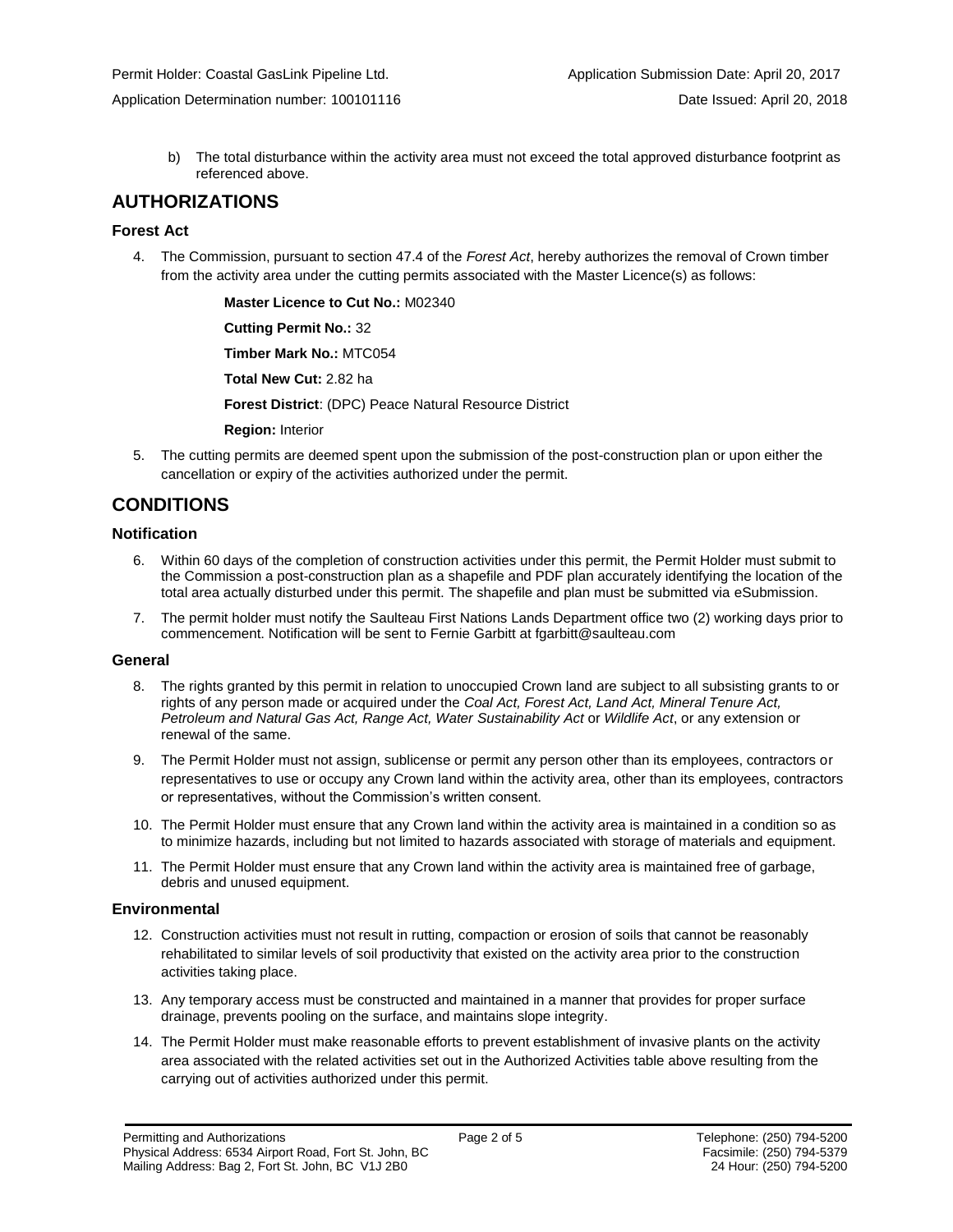- 15. Following completion of construction associated with the associated activities set out in the Authorized Activities table above, the Permit Holder must, as soon as practicable
	- a) decompact any soils compacted by the activity;
	- b) if natural surface drainage pattern was altered by the carrying out of the activity, the Permit Holder must restore, to the extent practicable, to the drainage pattern and its condition before the alteration; and
	- c) re-vegetate any exposed soil on the activity area including, where necessary, using seed or vegetative propagules of an ecologically suitable species that
		- (i) promote the restoration of the wildlife habitat that existed on the area before the oil and gas activity was begun, and
		- (ii) stabilize the soil if it is highly susceptible to erosion.
	- d) Following completion of construction activities authorized under this permit, any retrievable surface soils removed from the activity area must be redistributed so that the soil structure is restored, to the extent practicable, to its condition before the activity was begun.

#### **Clearing**

- 16. The Permit Holder is permitted to fell any trees located on Crown land within 1.5 tree lengths of the activity area that are considered to be a safety hazard according to *Workers Compensation Act* regulations and must be felled in order to eliminate the hazard. Trees or portions of these trees that can be accessed from the activity area without causing damage to standing timber may be harvested.
- 17. The holder of the cutting permit must pay to the government, stumpage and any waste billing determined in accordance with the terms of this authorization.
- 18. All harvested Crown Timber must be marked with the cutting permit's associated Timber Mark.
- 19. Stumpage for cutting permits falling within the Interior Area, as defined in the Interior Appraisal Manual (Manual) will be calculated in accordance with the Manual as amended from time to time. In the current version of the Manual, stumpage will be determined in accordance with Table 6-7 (area based)
- 20. Any waste assessments applied under the Master Licence to Cut are subject to the merchantability specifications and monetary waste billing requirements in the Provincial Logging Residue and Waste Manual specific to the region associated with the Cutting Permit authorization.

#### **Water Course Crossings and Works**

- 21. Stream, lake and wetland crossings must be constructed in accordance with the methods and any mitigations, as specified in the application.
- 22. In-stream activities within a fish bearing stream, lake or wetland must occur
	- a) [during the applicable reduced risk work windows as specified in the](#page-0-0) Peace Region Selected Terrestrial and Aquatic Wildlife Least-Risk Windows; or
	- b) in accordance with alternative timing and associated mitigation recommended by a Qualified Professional and accepted by the Commission; or
	- c) in accordance with an authorization or letter of advice from Fisheries and Oceans Canada that is provided to the Commission.
- 23. At any time, the Commission may suspend instream works authorized under this permit. Suspensions on instream works will remain in place until such time as the Commission notifies permit holders that works may resume. Reasons for suspension of works may include, but are not limited to, drought conditions and increased environmental or public safety risks
- 24. Following initial construction, stream crossings are authorized for necessary road modification or maintenance activities on the activity area except for:
	- a) construction or replacement of a bridge or major culvert on a S1, S2, S3 or S5 stream;
	- b) installation of a closed bottom structure in a fish bearing stream;
	- c) excavation or grading of a stream bank or stream bed;
	- d) works within a Temperature Sensitive Stream established by order under s. 27 of the Environmental Protection and Management Regulation; or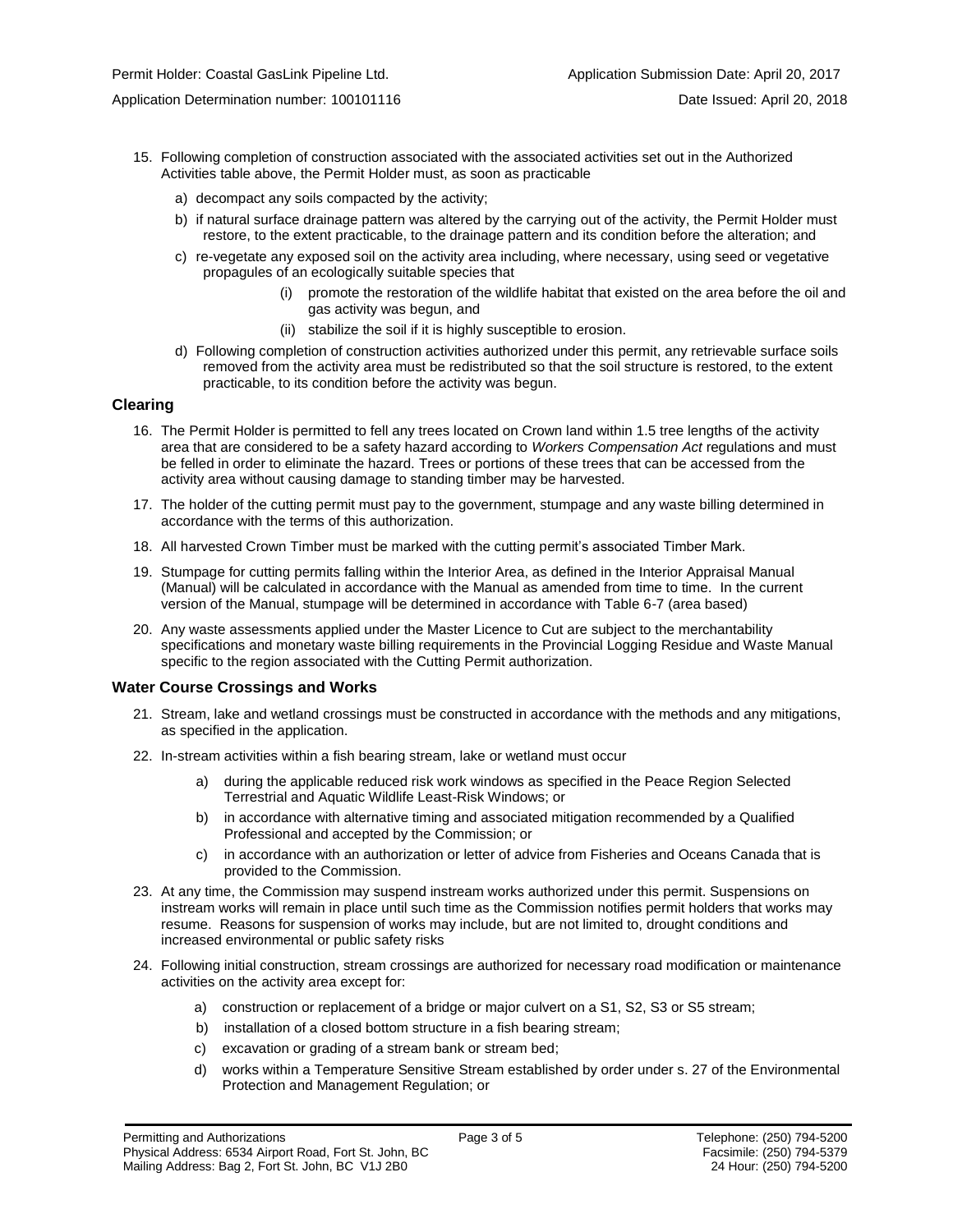Application Determination number: 100101116 **Date Issued: April 20, 2018** Date Issued: April 20, 2018

- e) Works within a Fisheries Sensitive Watershed established by order under section 28 of the Environmental Protection and Management Regulation.
- 25. Stream crossings for roads must be constructed, maintained and deactivated according to the following requirements, as applicable:
	- a) Only bridges, culverts, ice bridges or snow fills may be constructed at stream crossings.
	- b) Snow fills must consist of clean snow and may only be located on streams that are dry or frozen to the bottom during the period of construction, maintenance and use. Where periodic thaws are anticipated, culverts must be installed to allow meltwater to pass through. Snow fill and any installed culverts must be removed prior to spring snow melt.
	- c) Ice bridges on fish bearing streams may only be constructed where sufficient water depth and stream flows prevent the bridge structure from coming in contact with the stream bottom.
	- d) Water applied to construct an ice bridge on a water body must be sourced in accordance with the *Water Sustainability Act* unless
		- (i) the water body is a stream with a stream channel width of at least 5 metres and is not designated as a sensitive stream under the Fish Protection Act, or has a riparian class of W1, W3, or L1,
		- (ii) the water is sourced from the same water body proximal to the location on which the ice bridge is constructed,
		- (iii) the water body is not within the boundaries of a public park,
		- (iv) pump intakes do not disturb beds of streams or wetlands except as necessary for the safe installation and operation of equipment, and are screened with a maximum mesh size and approach velocity in accordance with the Fisheries and Oceans Canada Freshwater Intake End-of-Pipe Fish Screen Guideline, and
			- (a) where the water body is a stream, the flow of water in the stream at the time and location of pumping exceeds 60 litres per second and the instantaneous pumping rate does not exceed 1% of the water flowing in the water body at the time and location the pumping occurs, or
			- (b) where the water body is a lake or pond, the cumulative volume of water withdrawn does not exceed 10 cm of lake or pond depth, calculated as the product of lake or pond surface area x 10 cm;
	- e) Bridge or culvert abutments, footings and scour protection must be located outside the natural stream channel and must not constrict the channel width.
	- f) Equipment used for activities under this Permit must not be situated in a stream channel unless it is dry or frozen to the bottom at the time of the activity.
- 26. Wetland crossings must be constructed, maintained and removed in accordance with the following:
	- a) Organic cover within and adjacent to the wetland must be retained;
	- b) Minimize erosion or release of sediment within the wetland;
	- c) Any padding materials must be placed on the wetland surface only and must not be used for infilling;
	- d) Any padding materials must be removed as soon as practicable following construction, considering weather and ground conditions; and
	- e) The wetland, including banks and bed, must be restored, to the extent practicable, to the condition that existed before the crossing was initiated.

#### **Archaeology**

- 27. An AIA report must be submitted to the Commission as soon as practicable.
- 28. If artifacts, features, materials or things protected under section 13(2) of the Heritage Conservation Act are identified the permit holder must, unless the permit holder holds a permit under section 12 of the Heritage Conservation Act issued by the Commission in respect of that artifact, feature, material or thing:
	- a) immediately cease all work in the vicinity of the artifacts, features, materials or things;
	- b) immediately notify the Commission and the Archaeology Branch of the Ministry of Forests, Lands and Natural Resource Operations